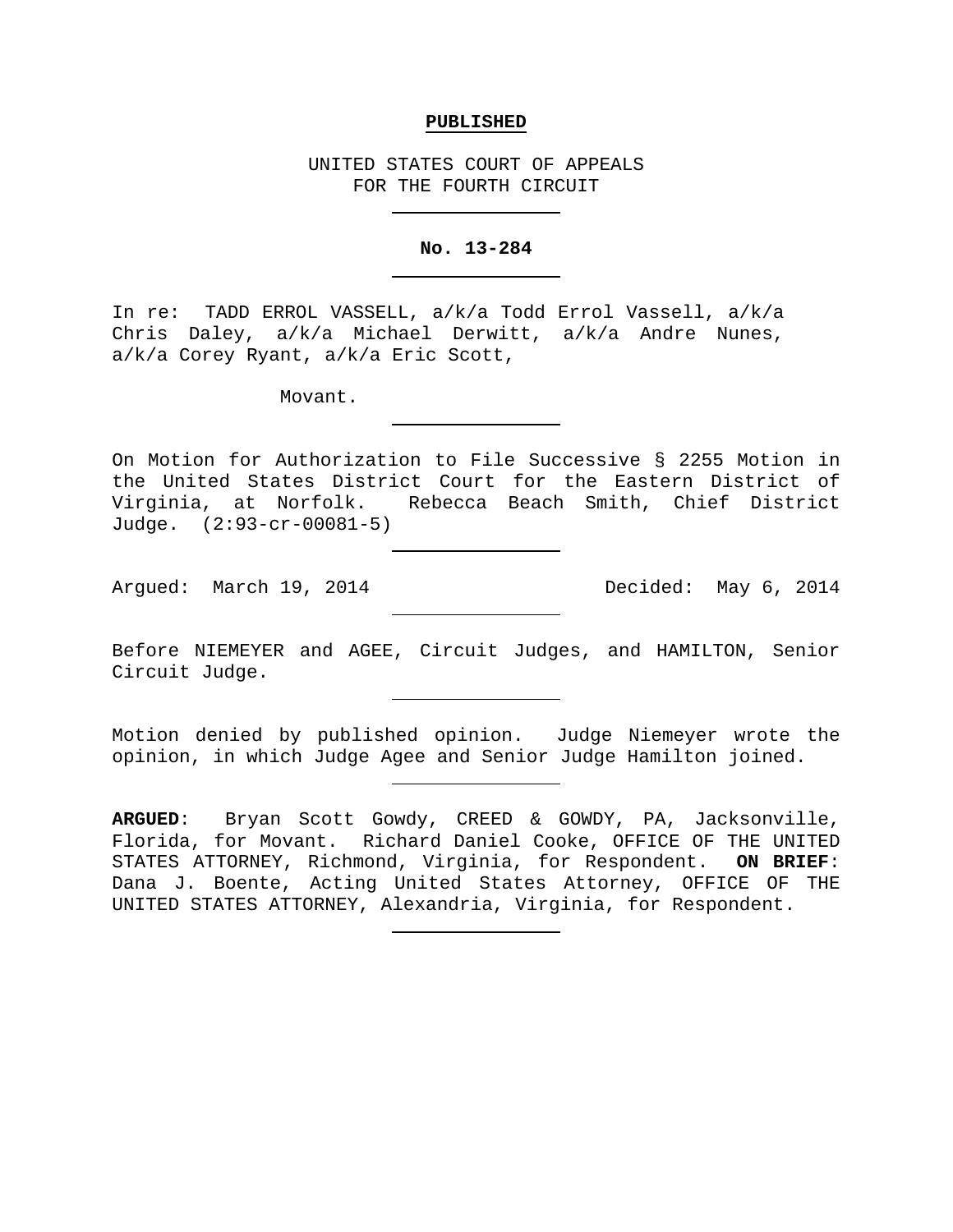NIEMEYER, Circuit Judge:

Tadd Vassell was convicted in 1997 of conspiracy to traffic in controlled substances and sentenced to a mandatory term of life imprisonment without parole. His participation in the conspiracy began when he was 17 years old and continued until after he had turned 18. Following his conviction, Vassell filed several motions under 28 U.S.C. § 2255 to challenge his sentence, and all were dismissed or denied.

On June 25, 2012, the United States Supreme Court decided Miller v. Alabama, 132 S. Ct. 2455 (2012), holding that a mandatory life-without-parole sentence imposed on a juvenile homicide offender violates the Eighth Amendment. Within one year of that decision, on June 24, 2013, Vassell filed this motion under § 2255(h), seeking authorization to file a successive § 2255 motion that claims reliance on Miller as "a new rule of constitutional law." 28 U.S.C. § 2255(h)(2).

We deny Vassell's motion for authorization. Even assuming that Vassell qualifies as a juvenile offender, his proposed § 2255 motion would necessarily rely on a right that became available to him in 2010 with the Supreme Court's decision in Graham v. Florida, 560 U.S. 48 (2010), which held that sentencing a juvenile who did not commit a homicide to life imprisonment without parole violates the Eighth Amendment, and not on Miller, which extended the Graham rule to prohibit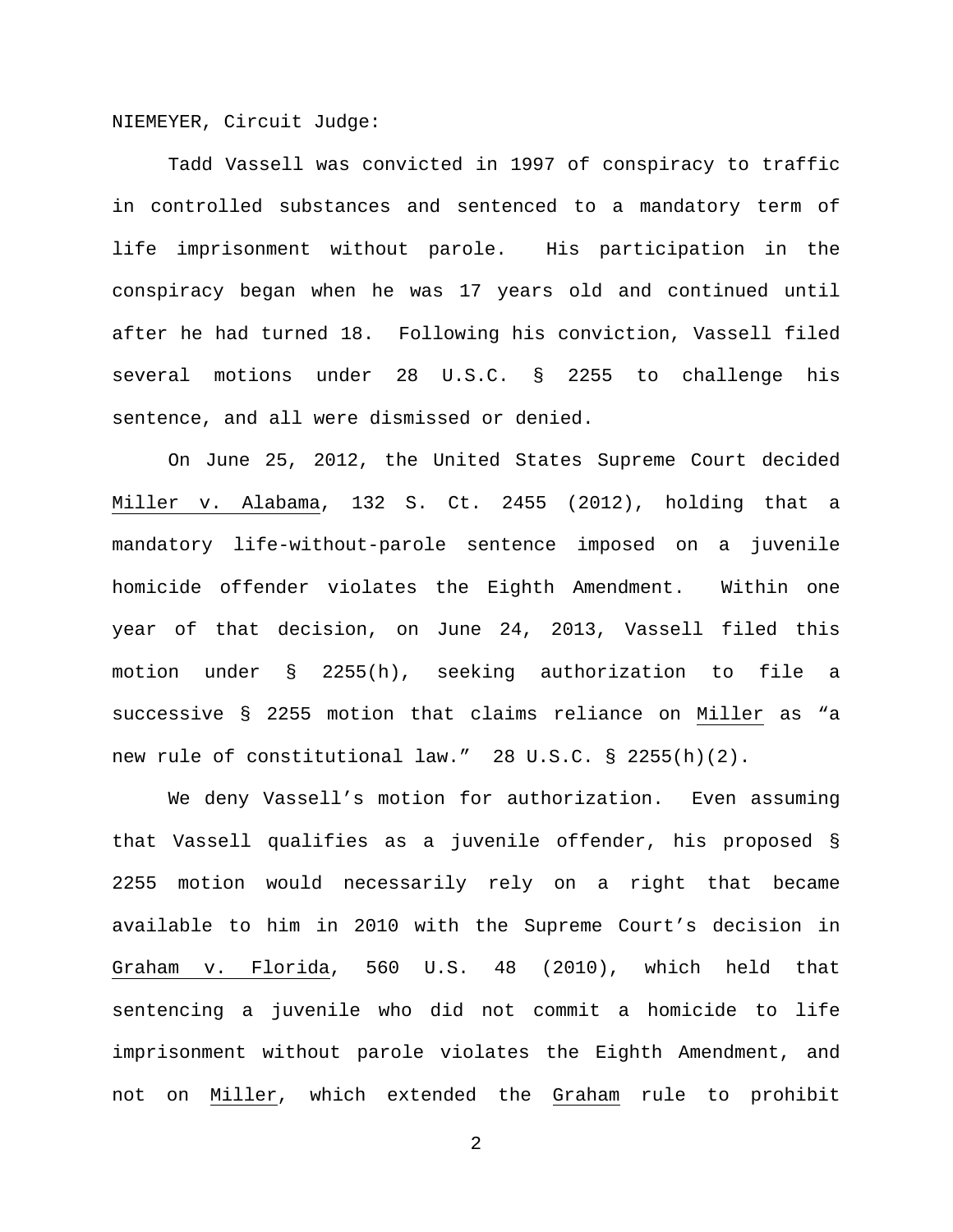mandatory life-without-parole sentences for juveniles convicted of committing homicide. And because Graham was decided more than one year before Vassell filed this § 2255(h) motion, the successive § 2255 motion he seeks leave to file would be barred by the applicable 1-year statute of limitations in 28 U.S.C. §  $2255(f)(3)$ . We therefore decline to authorize its filing.

#### I

Vassell's 1997 conspiracy conviction was based on his participation in a drug-trafficking conspiracy that began in December 1990 and continued until August 1992. As Vassell was born in August 1973, he was 17 for the first eight months of the conspiracy, and 18 thereafter. Based on drug amounts distributed by members of the conspiracy both before and after Vassell turned 18, as well as on certain enhancements that applied under the Sentencing Guidelines, the district court was required by the Guidelines to impose a life sentence without parole. That sentence was imposed before the Supreme Court, in United States v. Booker, 543 U.S. 220 (2005), made Guidelines sentencing discretionary. We affirmed Vassell's sentence on appeal, United States v. Vassell, No. 97-4407, 1998 WL 637419, at \*4 (4th Cir. Sept. 11, 1998) (per curiam), and the Supreme Court denied Vassell's petition for a writ of certiorari, Vassell v. United States, 525 U.S. 1113 (1999).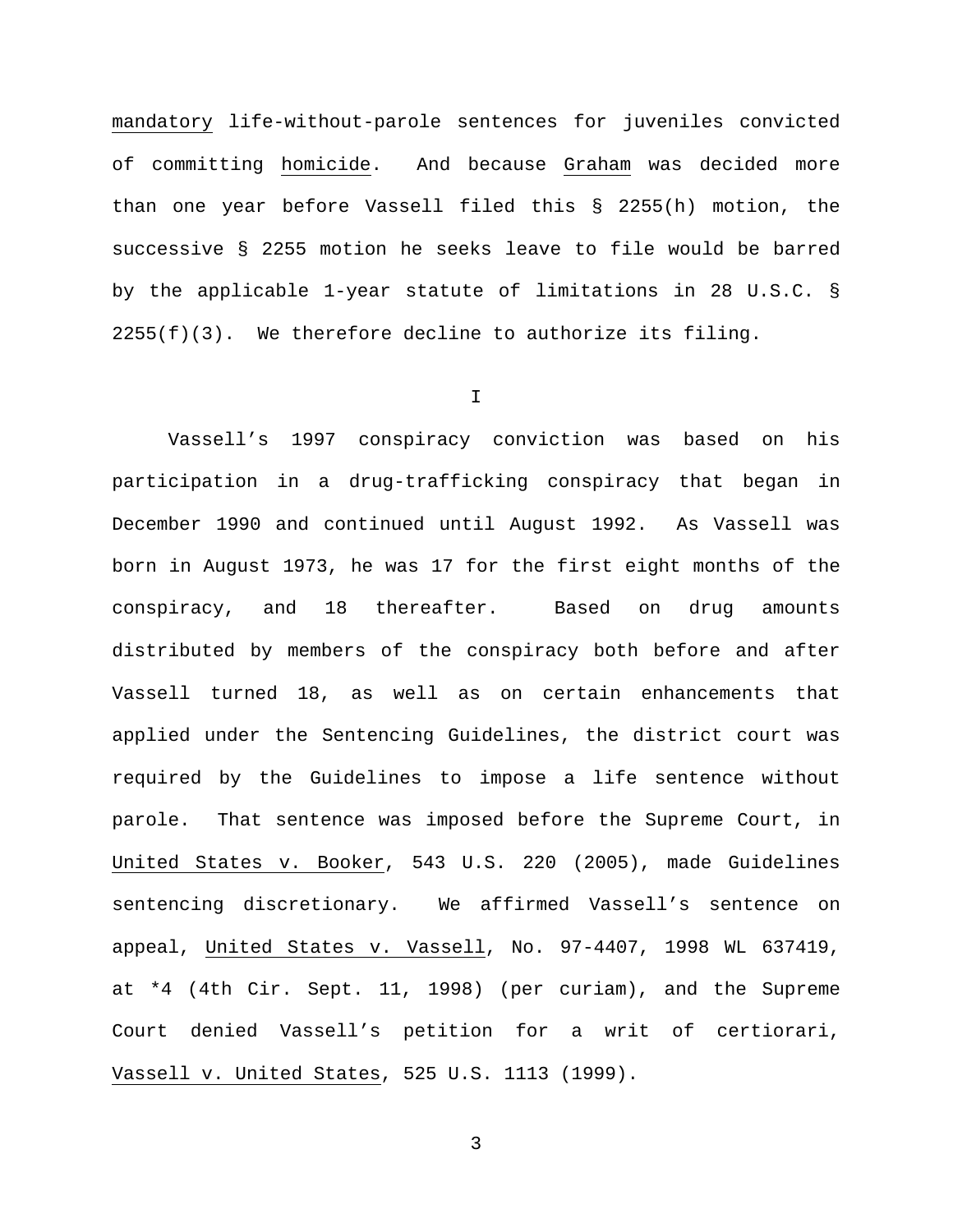About one year later, Vassell filed his first § 2255 motion, arguing in part that his defense counsel was ineffective for failing to seek a downward departure based on his age. The district court denied the motion, and we dismissed his appeal. See United States v. Vassell, 22 F. App'x 193 (4th Cir. 2001) (per curiam). Thereafter, Vassell filed three pro se motions for leave to file a successive § 2255 motion, each of which we dismissed or denied.

Based on the Supreme Court's 2012 decision in Miller, which, Vassell argues, made available a new rule of constitutional law applicable to him, Vassell filed the current motion under § 2255(h) seeking authorization to file a successive § 2255 motion in the district court. He attached a copy of his proposed § 2255 motion as an exhibit. His motion was filed within one year of when Miller was decided.

## II

While a federal inmate may file one § 2255 motion to "vacate, set aside or correct [his] sentence" after his judgment of conviction has become final, 28 U.S.C. § 2255(a), he must obtain authorization from "a panel of the appropriate court of appeals" before presenting "[a] second or successive motion," id. § 2255(h); see also Rules Governing Section 2255 Proceedings, Rule 9. And § 2255(h) provides that "[a] second or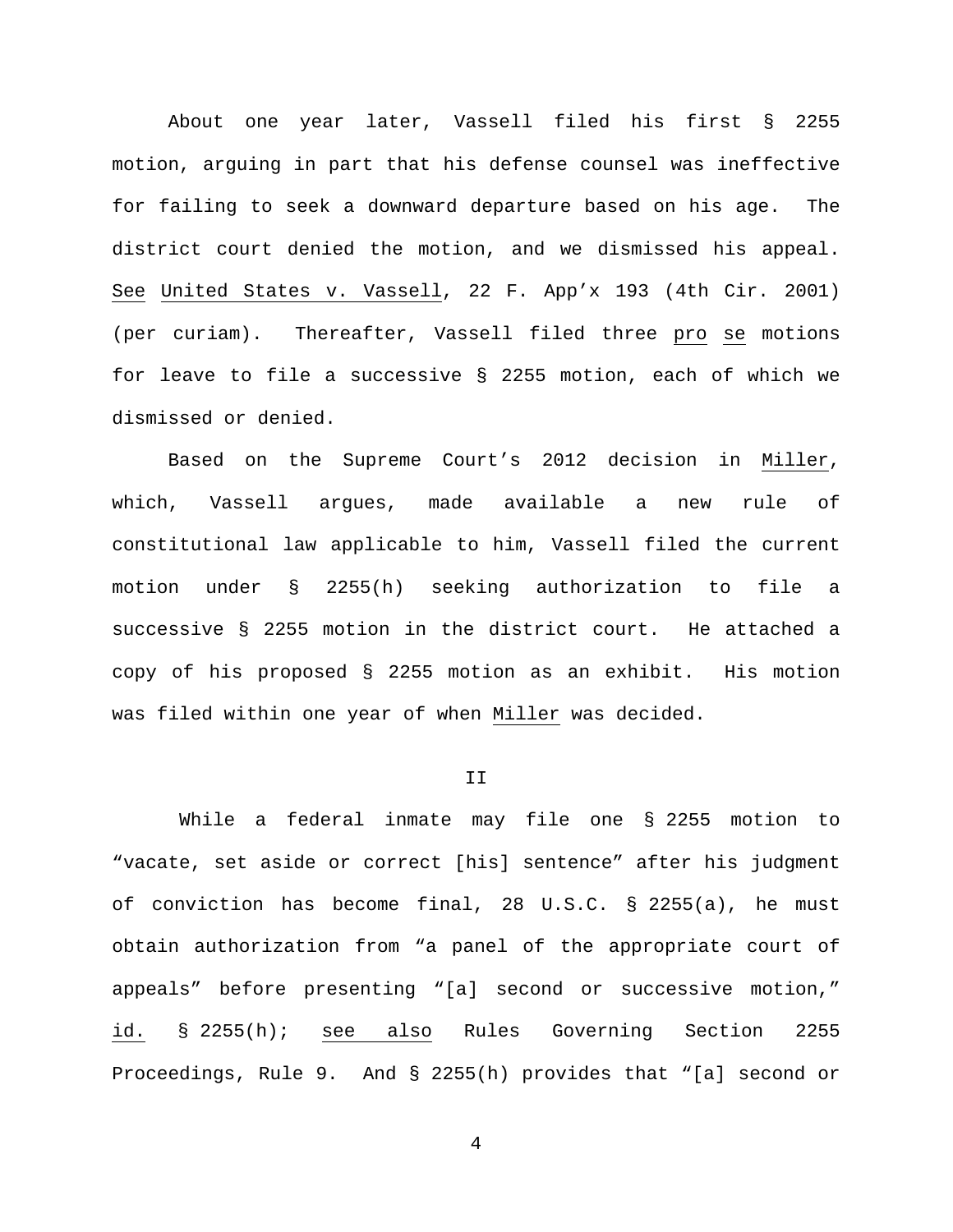successive motion must be certified as provided in section 2244 . . . to contain" either "a new rule of constitutional law, made retroactive to cases on collateral review by the Supreme Court, that was previously unavailable" or (not applicable here) "newly discovered evidence" bearing on the defendant's actual innocence. 28 U.S.C. § 2255(h) (emphasis added). Section 2255(h) thus incorporates the prefiling authorization procedure established in § 2244 for state prisoners' second or successive habeas corpus applications. Under this procedure, "[t]he court of appeals may authorize the filing of a second or successive application only if it determines that the application makes a prima facie showing that the application satisfies the requirements of  $[S \ 2244(b)]''$  -- namely, as relevant here, that the application presents a claim that "relies on a new rule of constitutional law, made retroactive to cases on collateral review by the Supreme Court, that was previously unavailable." Id.  $\S$  2244(b)(3)(C), (b)(2)(A).

Vassell contends that his § 2255(h) motion satisfies these requirements in that he has made a prima facie showing that (1) Miller recognized a qualifying new rule of constitutional law and (2) the claim he sets forth in his proposed  $\S$  2255 motion relies on Miller, thus satisfying the new rule criterion in 28 U.S.C. §  $2244(b)(2)(A)$ , (b)(3)(C) and warranting "a fuller exploration" by the district court. He bases his argument on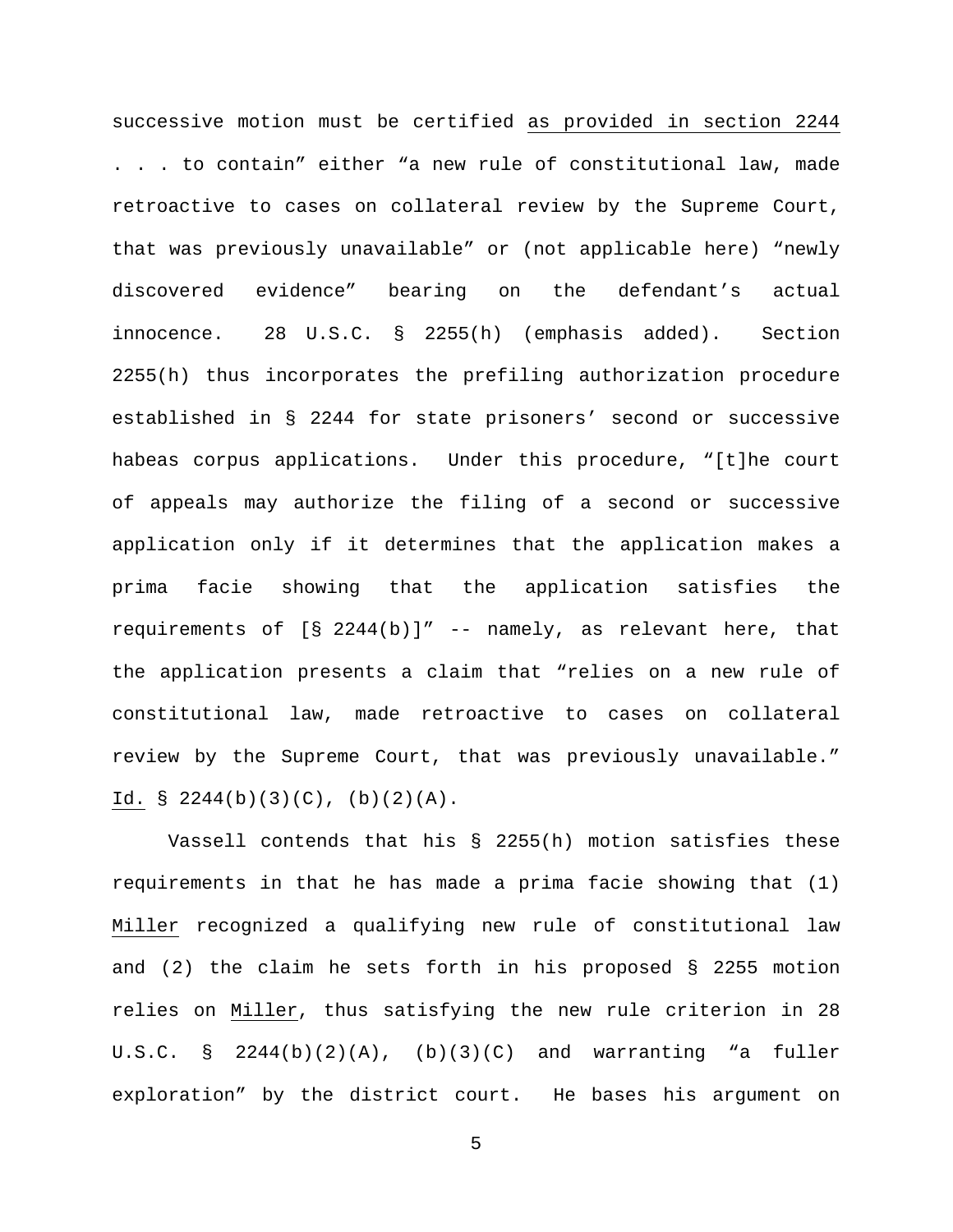the breadth of Miller's holding that "mandatory life without parole for those under the age of 18 at the time of their crimes violates the Eighth Amendment's prohibition on 'cruel and unusual punishments.'" Miller, 132 S. Ct. at 2460.

The government concedes that Miller established "a new rule of constitutional law, made retroactive to cases on collateral review by the Supreme Court, that was previously unavailable." 28 U.S.C. §§ 2255(h)(2), 2244(b)(2)(A). But it argues that Miller's new rule does not apply to Vassell for two reasons. First, it asserts that because Vassell continued in the conspiracy past his 18th birthday, he does not qualify as a juvenile offender who can benefit from Miller. Second, it argues that even if Vassell does qualify as a juvenile offender, Miller only recognized a new rule for juvenile homicide offenders. Because Vassell is serving a life-without-parole sentence for a nonhomicide crime, his claim -- that he is entitled to resentencing based on his age when he committed the offense -- became available with the Supreme Court's 2010 decision in Graham, which held that "[t]he Constitution prohibits the imposition of a life without parole sentence on a juvenile offender who did not commit homicide." Graham, 560 U.S. at 82. Because the Graham rule first became available to Vassell in 2010, the government argues, his proposed § 2255 motion would be time-barred by the 1-year limitation period in §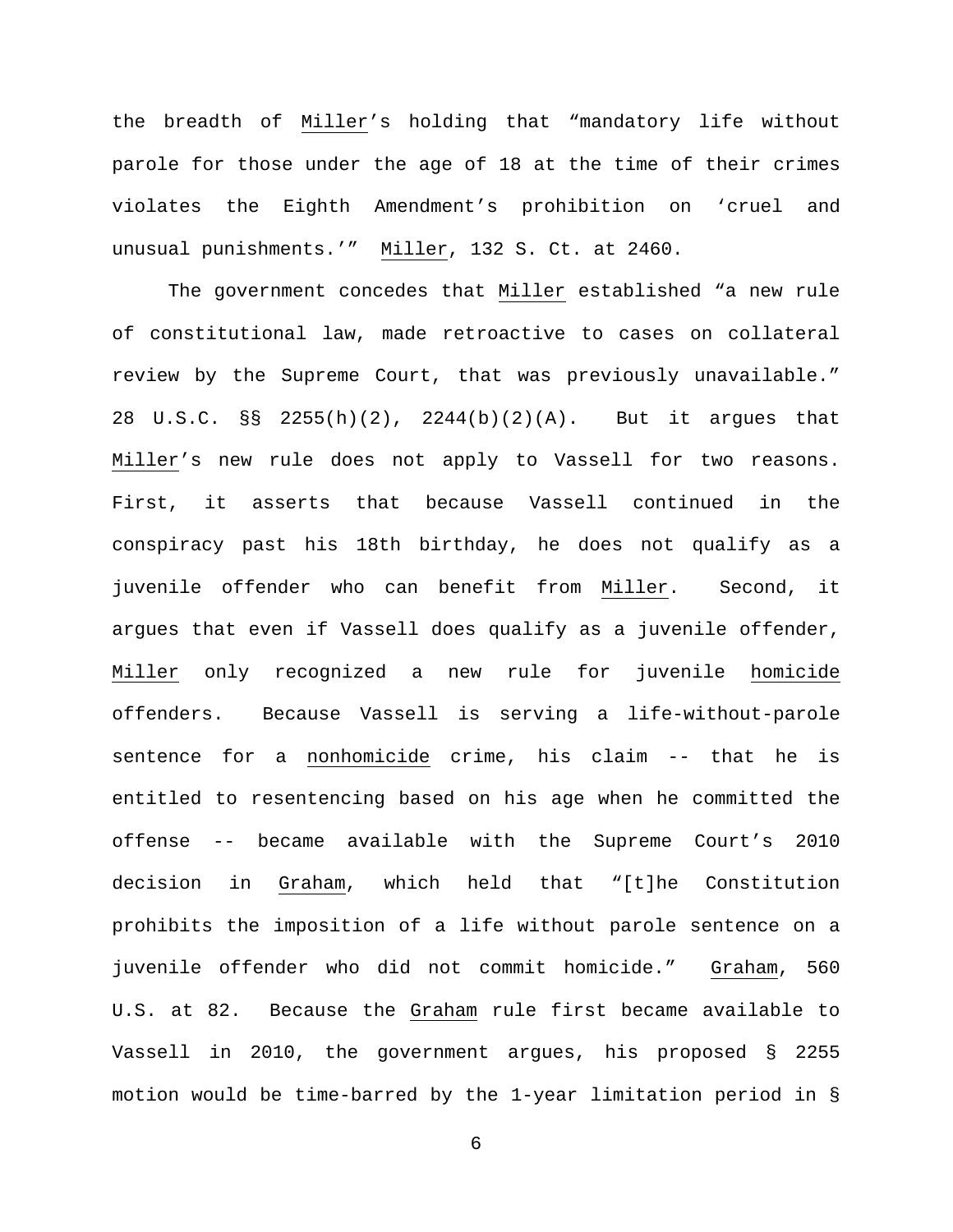2255(f)(3), which runs from "the date on which the right asserted was initially recognized by the Supreme Court."

The question of whether Vassell's proposed § 2255 motion would be time-barred thus depends in the first instance on when the Supreme Court "initially recognized" the right Vassell seeks leave to assert -- if in Graham, the motion would be beyond the 1-year period of limitation; if in Miller, it would be timely.

The Supreme Court's Eighth Amendment jurisprudence with respect to juveniles<sup>[\\*](#page-6-0)</sup> is articulated in three recent cases -- the 2005 decision in Roper v. Simmons, 543 U.S. 551 (2005); the 2010 decision in Graham; and the 2012 decision in Miller. In Roper, the Court held that the death penalty cannot be imposed on juvenile offenders, recognizing "the diminished culpability of juveniles" "by reason of [their] youth and immaturity." Roper, 543 U.S. at 571. In Graham, the Court held that juveniles who committed nonhomicide offenses may not be sentenced to life without parole. Graham, 560 U.S. at 74-75. That holding left open the possibility that a juvenile who committed a homicide could still be given a life-without-parole sentence. That possibility, however, was narrowed by Miller, which held that a juvenile who committed homicide cannot be sentenced to a

<span id="page-6-0"></span>While the parties dispute whether Vassell was a juvenile based on the fact that his conspiracy offense straddled his 18th birthday, we assume for purposes of our discussion, but without deciding the question, that he was a juvenile.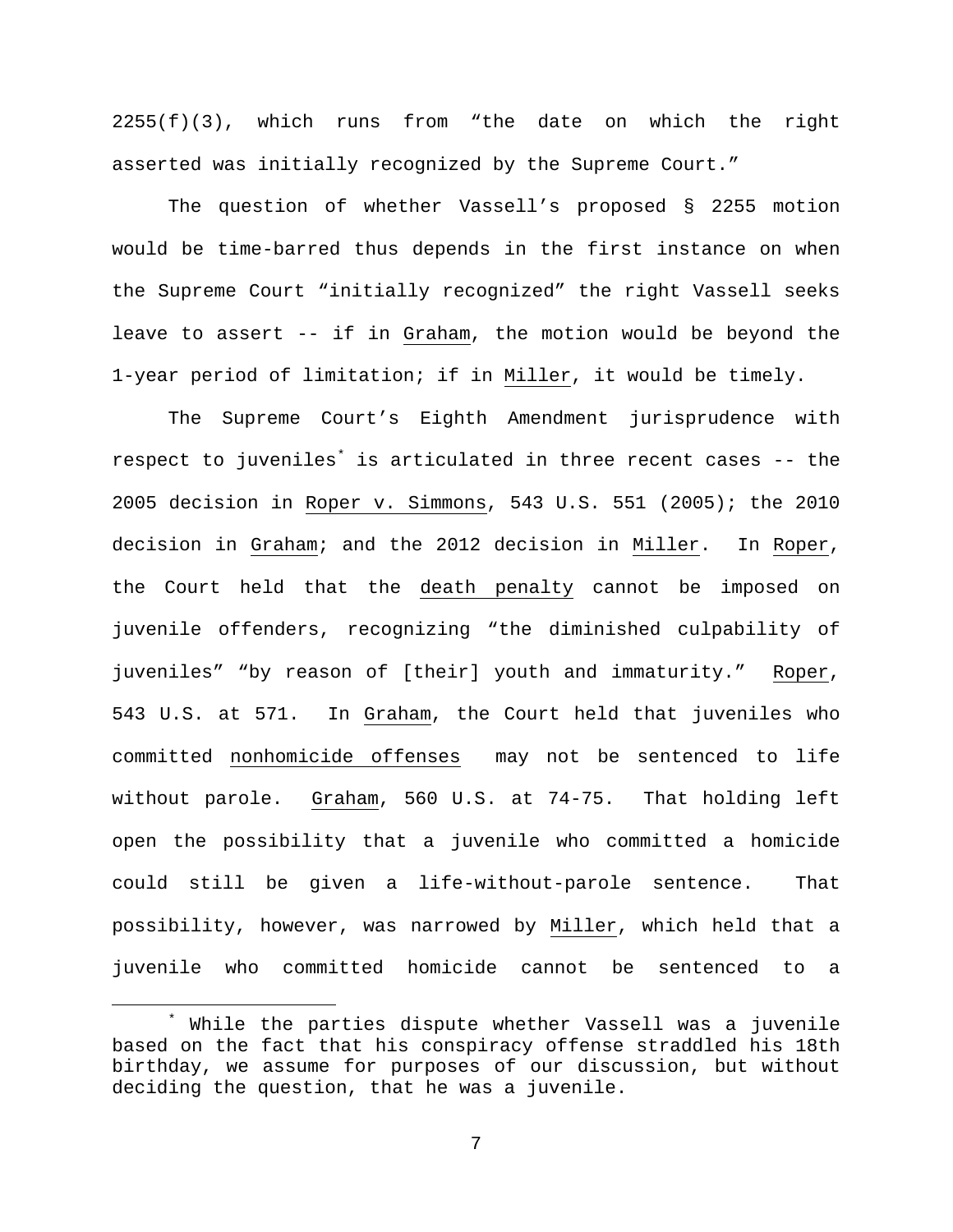mandatory life-without-parole sentence. Miller, 132 S. Ct. at 2467. The Miller holding still leaves open the possibility that a juvenile who committed homicide can be sentenced to life without parole so long as the sentence is not mandatory but is imposed through an individualized procedure. Id. at 2469, 2471.

Vassell did not commit homicide, but he did receive a mandatory sentence of life without parole. He claims that he should at least have received an individualized life sentence - not a mandatory one -- for his nonhomicide crime, grounding his argument on Miller. But the rule governing his claim first became available to him with the 2010 decision in Graham. Graham prohibited imposing any sentence of life without parole -- mandatory or individualized -- for juveniles convicted of committing nonhomicide offenses, and the rule thus became applicable regardless of the procedure used for imposing the sentence. Miller did not add to this right for juveniles who committed nonhomicide crimes. To be sure, the Miller Court in several places phrased its holding broadly to cover mandatory life-without-parole sentences for all juvenile offenders. See, e.g., Miller, 132 S. Ct. at 2460. But the Court elsewhere made clear that it was retaining the distinction Graham had drawn "between homicide and nonhomicide offenses." Id. at 2466 n.6. Indeed, when it compared the rule it was adopting to the one previously recognized in Graham, the Miller Court explained that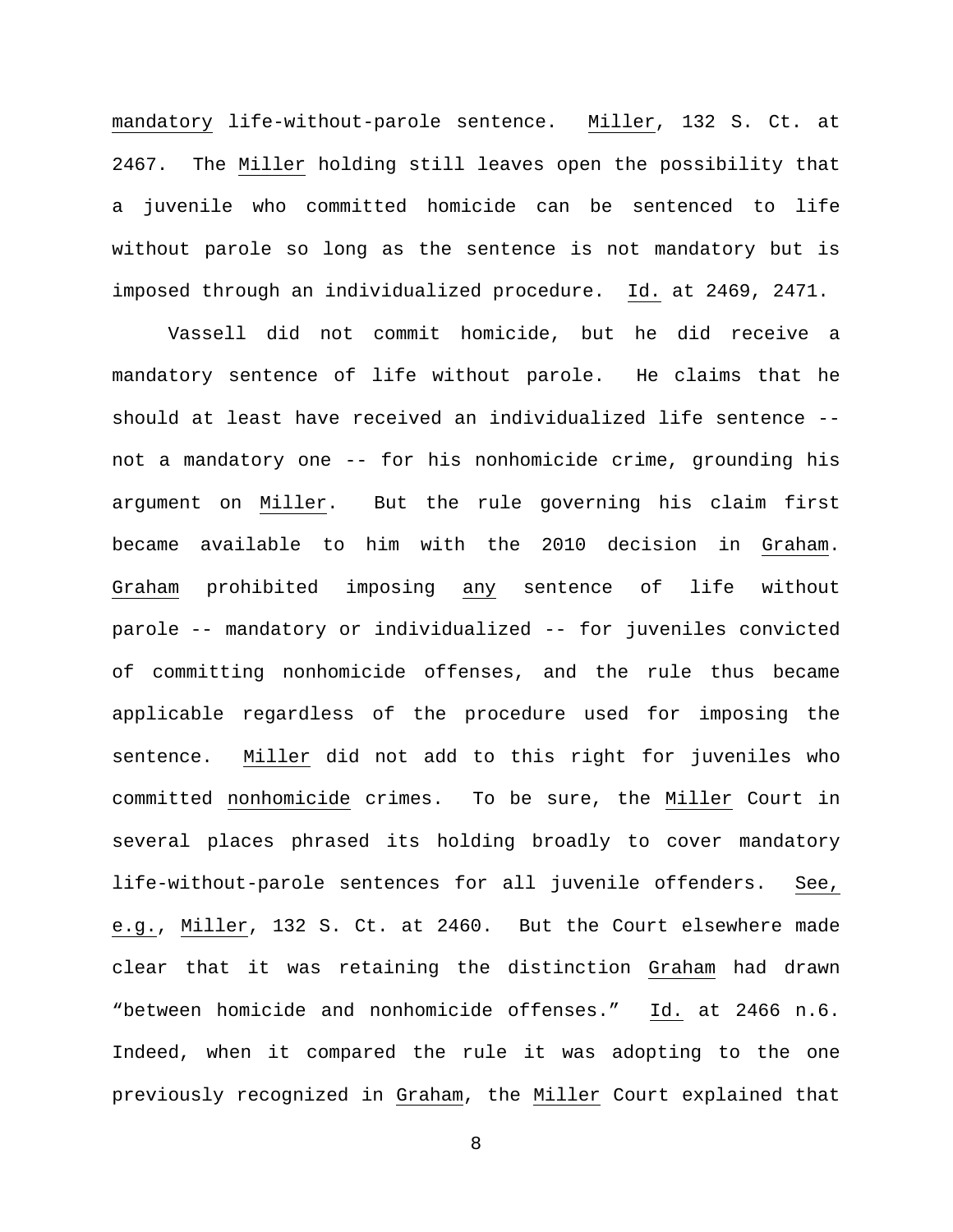"Graham established one rule (a flat ban) for nonhomicide offenses, while we set out a different one (individualized sentencing) for homicide offenses." Id. (emphasis added). Thus, when Miller stated that no juvenile may receive a mandatory life-without-parole sentence, it was stating the rule established by Graham for nonhomicide offenses and a new rule for homicides.

In short, regardless of how Vassell argues his claim, he cannot justify further exploration of it by a district court. The proposition remains fixed as a matter of law that he could have made his claim based on the rule in Graham, which became available to him two years earlier. Miller simply does no work for a nonhomicide offender such as Vassell, and it therefore cannot serve to restart the 1-year limitation period that applies to Vassell's proposed claim.

# III

In response to the government's argument that Vassell's proposed § 2255 motion would be barred by the 1-year limitation period in § 2255(f)(3), Vassell argues that any consideration of the statute of limitations is premature at this stage when we are applying only the standard applicable for authorizing a successive § 2255 motion. He relies, in this regard, on In re McDonald, 514 F.3d 539, 543 (6th Cir. 2008), which held that §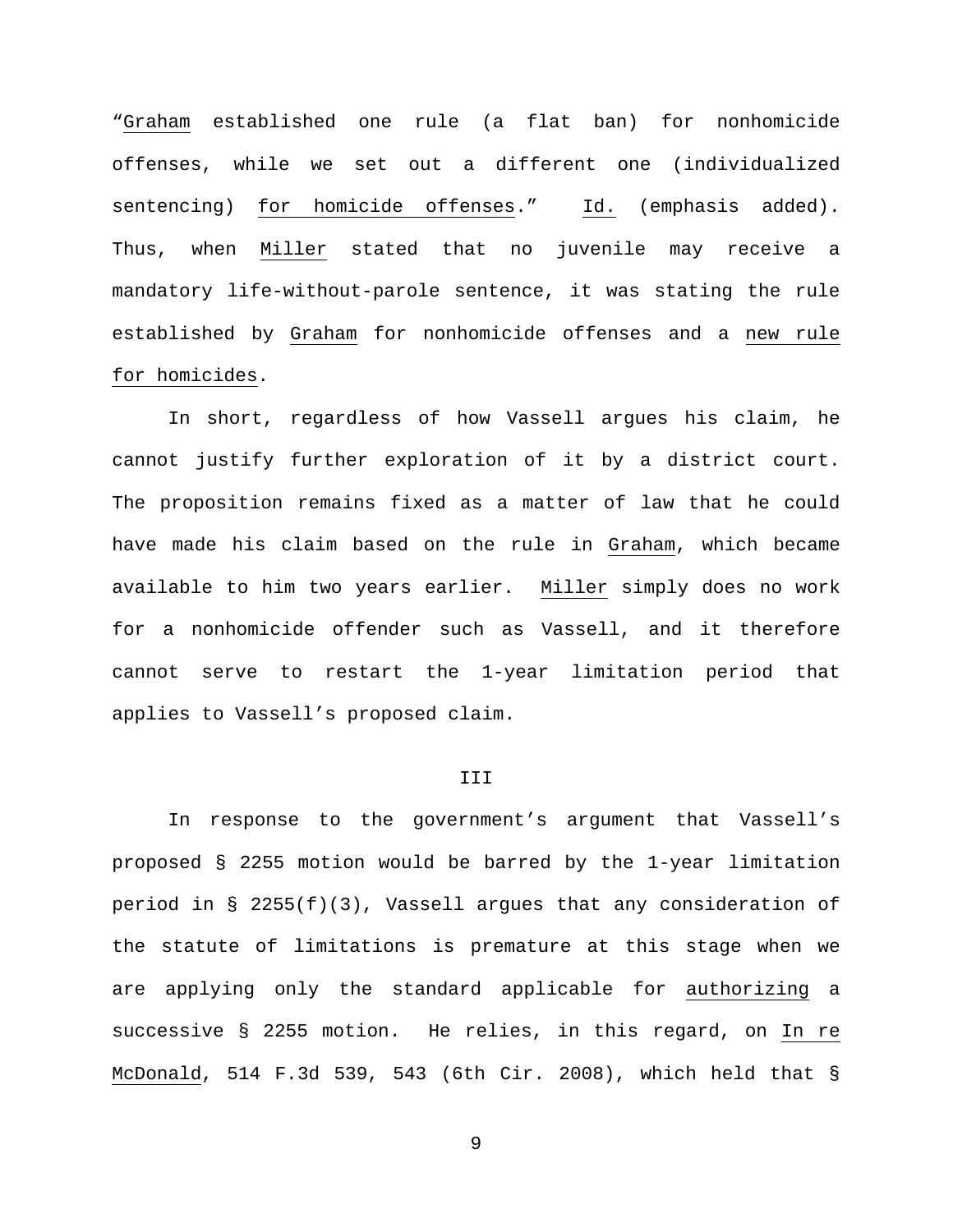2244(b) does not allow consideration of the statute of limitations during the authorization stage.

It is true that in considering a § 2255(h) request for authorization, we are not considering the merits of Vassell's proposed § 2255 motion. See In re Williams, 330 F.3d 277, 281- 82 (4th Cir. 2003). We are asked only to determine the preliminary question of whether he can pursue a successive § 2255 motion, and that question is determined by application of a specified, limited procedure. But nothing in that procedure requires us to authorize a successive § 2255 motion that is plainly barred as a matter of law.

Section 2255(h) requires a court of appeals considering whether to authorize a second or successive § 2255 motion to follow the gatekeeping procedure "provided in section 2244." 28 U.S.C. § 2255(h). Section 2244, in turn, states that "[b]efore a second or successive application permitted by this section is filed in the district court, the applicant shall move in the appropriate court of appeals for an order authorizing the district court to consider the application." Id. § 2244(b)(3)(A). Addressing the standard to be applied, the statute provides that "[t]he court of appeals may authorize the filing of a second or successive application only if it determines that the application makes a prima facie showing" that it satisfies the requirements of § 2244(b), namely, as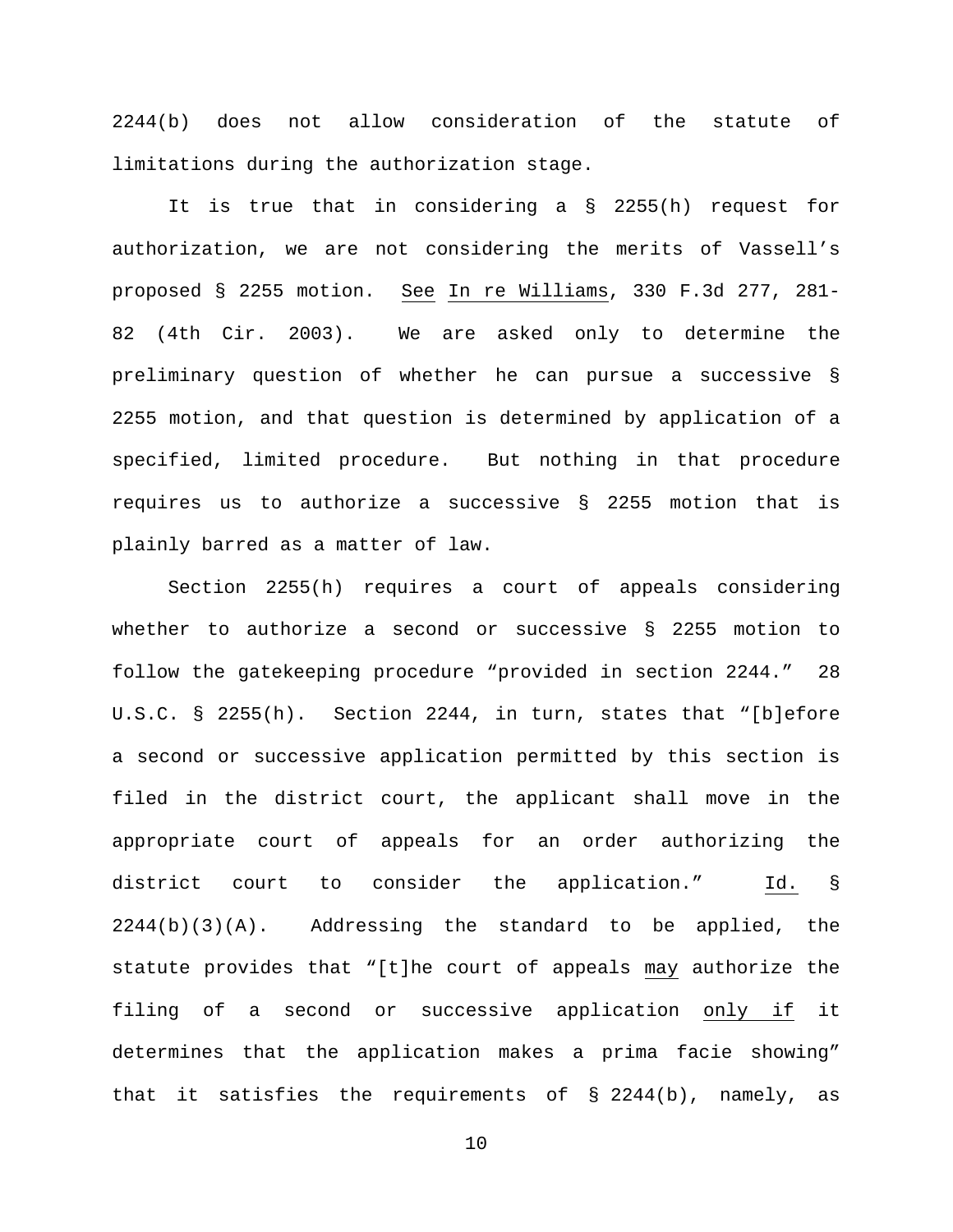applicable here, that it presents a claim that "relies on a [qualifying] new rule of constitutional law." Id.  $\S$  2244(b)(3)(C), (b)(2)(A) (emphasis added). Thus, insofar as the statute specifies that an applicant seeking to file a second or successive § 2255 motion must make a prima facie showing that § 2244(b)'s requirements are satisfied, it makes such a showing necessary; but it does not provide that such a showing is sufficient for receiving prefiling authorization.

As such, while our primary consideration in reviewing a request for authorization in this kind of case is whether the applicant made the requisite prima facie showing about a new rule of constitutional law, nothing in either § 2255 or § 2244 requires us to ignore other considerations and authorize the filing of a successive § 2255 motion that, for instance, would clearly be time-barred. The statute, we conclude, simply does not require such an exercise in futility. In reaching this conclusion, we join other courts of appeals that have recognized as appropriate consideration of the timeliness of a successive petition for collateral review when deciding whether to authorize its filing. See In re Lewis, 484 F.3d 793, 795-96 (5th Cir. 2007) (per curiam); In re Hill, 437 F.3d 1080, 1083 (11th Cir. 2006) (per curiam); Johnson v. Robert, 431 F.3d 992, 993 (7th Cir. 2005) (per curiam) (concluding that "there [was] no point in authorizing [the petitioner] to file another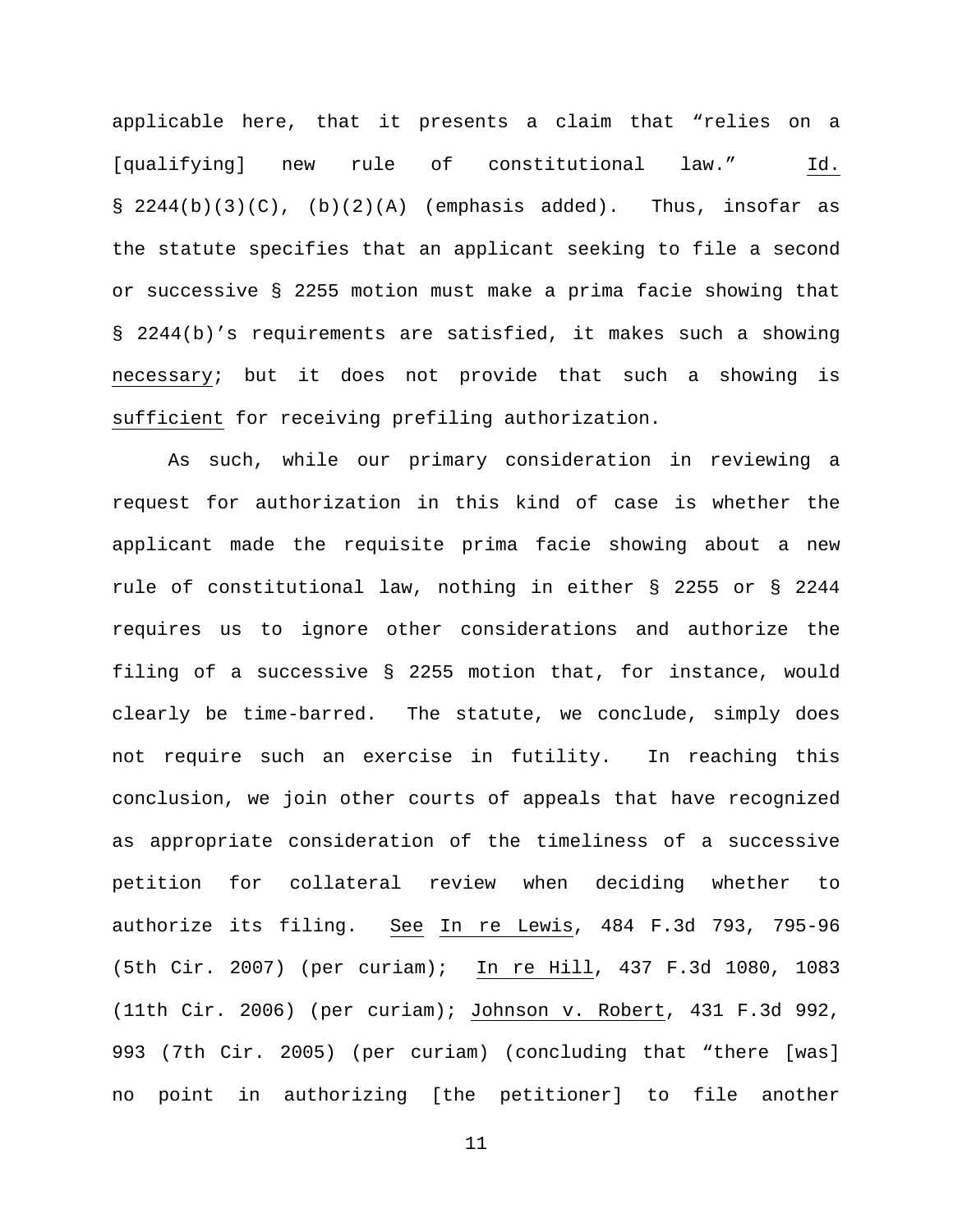collateral attack" "[b]ecause he waited too long"). But see In re McDonald, 514 F.3d at 543; Ochoa v. Sirmons, 485 F.3d 538, 543-44 (10th Cir. 2007) (per curiam).

Our conclusion does not mean that we always should reach the question of the successive motion's timeliness at the gatekeeping stage. In many cases, the record might not be adequately developed to enable us to resolve disputed factual issues or to determine whether equitable tolling should apply. We also recognize that it would be inappropriate to deny authorization based on a finding that the successive § 2255 motion would be time-barred without "accord[ing] the parties fair notice and an opportunity to present their positions" on whether the limitation period has elapsed. Day v. McDonough, 547 U.S. 198, 210 (2006); see also McMillan v. Jarvis, 332 F.3d 244, 250 (4th Cir. 2003).

But, in this case, the government raised the statute of limitations issue in opposition to Vassell's motion for authorization to file a successive § 2255 motion, and Vassell received ample opportunity to explain why the successive § 2255 motion he seeks leave to pursue would not be time-barred. In doing so, he did not contend that the doctrine of equitable tolling applies to his case or that the application of the statute of limitations depends on a disputed issue of fact. Instead, the question of whether Vassell's § 2255 motion would